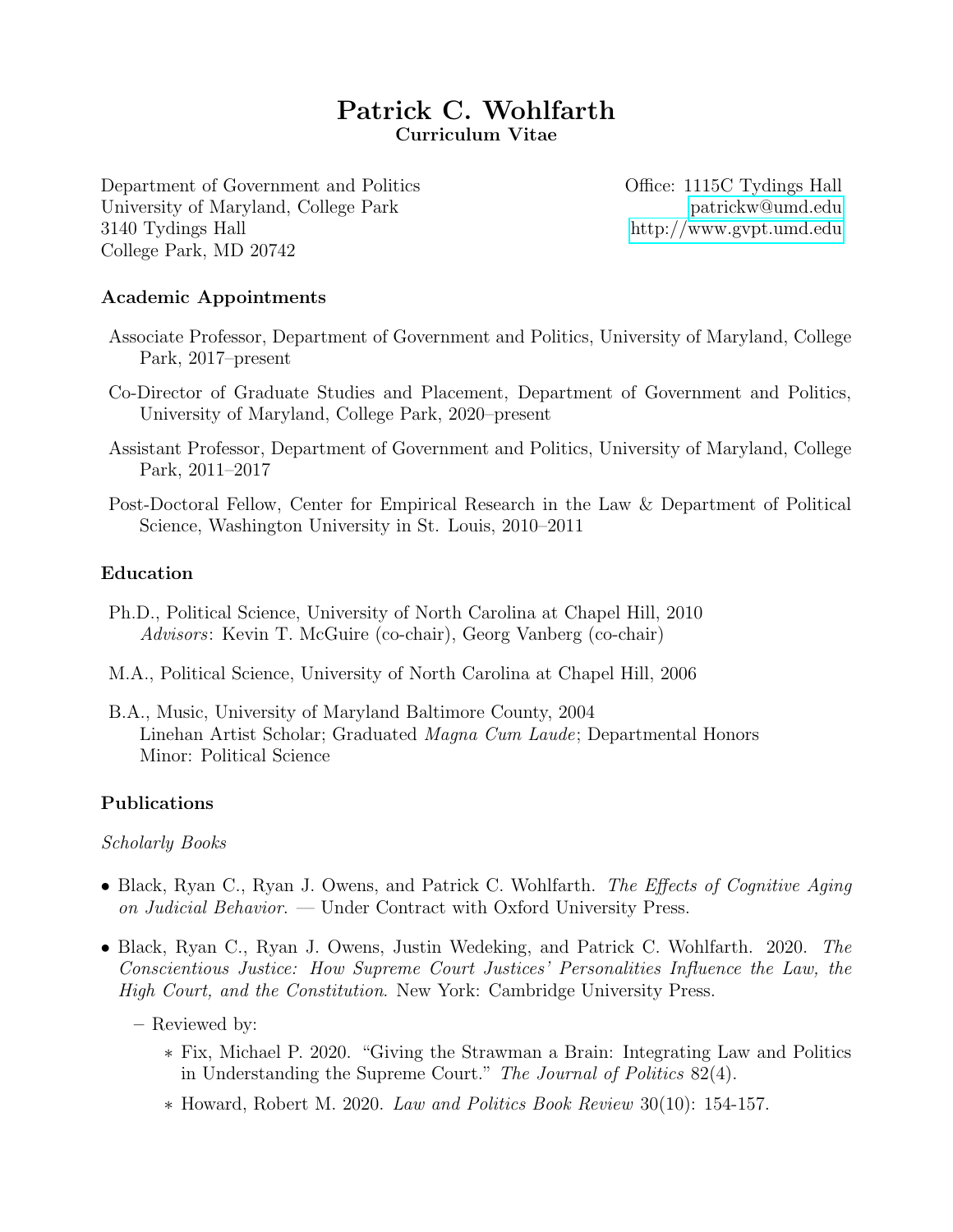- ∗ Parker, Christopher M. 2021. Political Science Quarterly 136(2): 374-376.
- ∗ Bowers, M. W. 2020. Choice Reviews (December).
- ∗ Sawa, Paul R. 2020. Canadian Law Library Review 45(3): 17.
- Black, Ryan C., Ryan J. Owens, Justin Wedeking, and Patrick C. Wohlfarth. 2016. U.S. Supreme Court Opinions and Their Audiences. New York: Cambridge University Press.
	- Reviewed by:
		- ∗ Stephenson, Donald Grier, Jr. 2017. Journal of Supreme Court History 42(3): 337- 355.
		- ∗ Bailey, Michael A. 2017. Law and Politics Book Review 27(3): 47-48.
	- Identified as: "Exemplary Legal Writing 2016: Books, Five Recommendations," Lee Epstein. The Green Bag 2017 Almanac and Reader.

### Journal Articles

- Ura, Joseph Daniel and Patrick C. Wohlfarth. "Greater Public Confidence in the U.S. Supreme Court Predicts More Jurisdiction Stripping." Political Science Research and Methods: Forthcoming.
- Black, Ryan C., Ryan J. Owens, Justin Wedeking, and Patrick C. Wohlfarth. "Conscientiousness and Supreme Court Confirmation Hearings in the Senate Judiciary Committee." British Journal of American Legal Studies: Forthcoming.
- Gimpel, James, Tristan Hightower, and Patrick C. Wohlfarth. 2021. "The Geography of Law: Understanding the Origin of State and Federal Redistricting Cases." Political Research Quarterly 74(4): 779-794.
- Black, Ryan C., Ryan J. Owens, Justin Wedeking, and Patrick C. Wohlfarth. 2021. "On Estimating Personality Traits of U.S. Supreme Court Justices." Journal of Law and Courts 9(2): 371-396.
- Fogarty, Brian, Nasser Qadri, and Patrick C. Wohlfarth. 2020. "Personalizing the U.S. Supreme Court Through Attention to Individual Justices." Social Science Quarterly 101(2): 825-841.
- Owens, Ryan J. and Patrick C. Wohlfarth. 2019. "The Influence of Home State Reputation and Public Opinion on Federal Circuit Court Judges." Journal of Law and Courts 7(2): 187-214.
- Black, Ryan C., Ryan J. Owens, Justin Wedeking, and Patrick C. Wohlfarth. 2017. "Supreme Court Opinions and Audiences." Washington University Journal of Law & Policy 54: 169- 180.
- Owens, Ryan J. and Patrick C. Wohlfarth. 2017. "Public Mood, Previous Electoral Experience, and Responsiveness Among Federal Circuit Court Judges." American Politics Research 45(6): 1003-1031.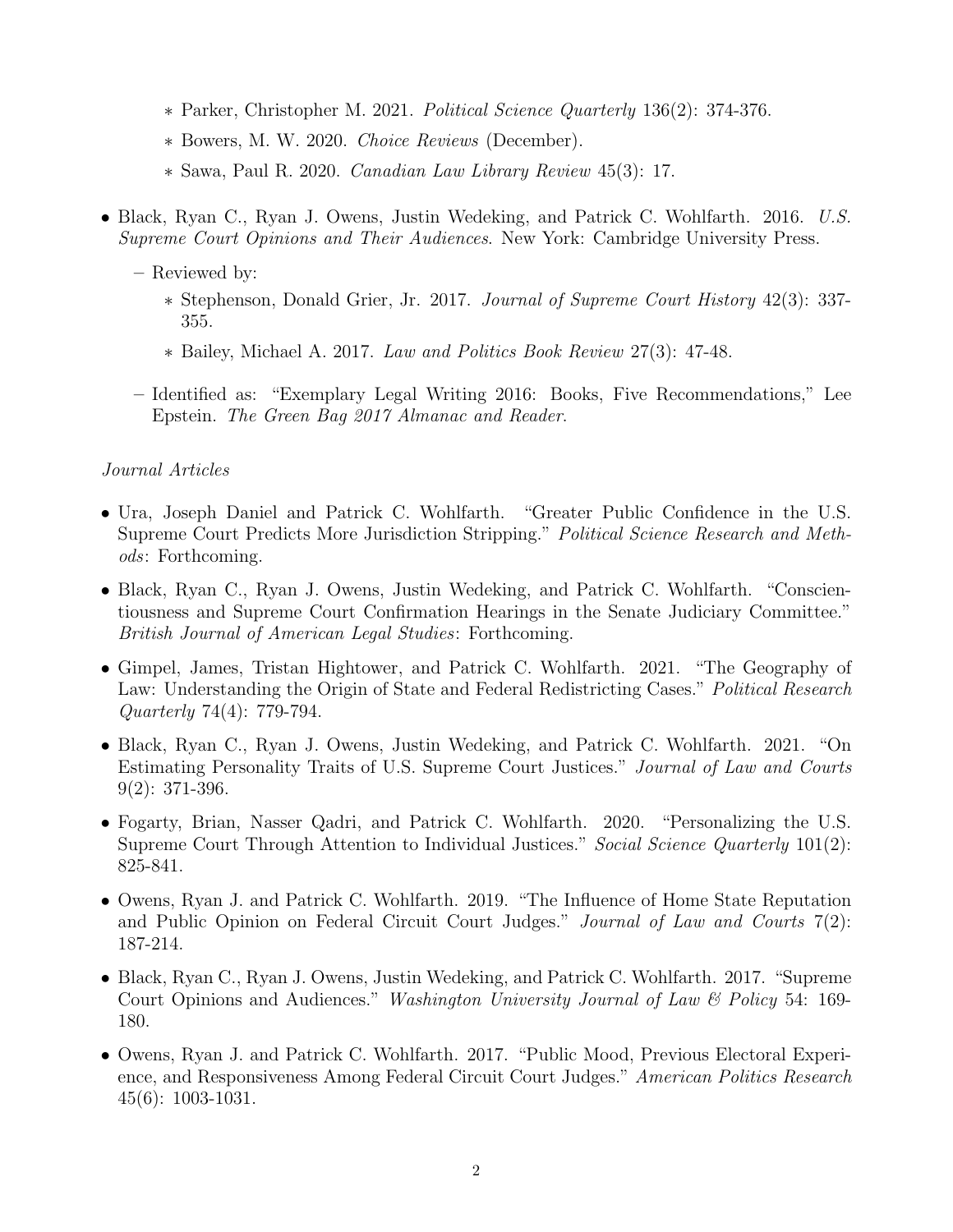- Enns, Peter K., Nathan Kelly, Takaaki Masaki, and Patrick C. Wohlfarth. 2017. "Moving Forward with Time Series Analysis." Research and Politics 4(3): 1-7.
- Black, Ryan C., Ryan J. Owens, Justin Wedeking, and Patrick C. Wohlfarth. 2016. "The Influence of Public Sentiment on Supreme Court Opinion Clarity." Law & Society Review 50(3): 703-732.
- Enns, Peter K., Nathan Kelly, Takaaki Masaki, and Patrick C. Wohlfarth. 2016. "Don't Jettison the General Error Correction Model Just Yet: A Practical Guide to Avoiding Spurious Regression with the GECM." Research and Politics 3(2): 1-13.
- Owens, Ryan J., Alexander Tahk, Patrick C. Wohlfarth, and Amanda C. Bryan. 2015. "Nominating Commissions, Judicial Retention, and Forward-Looking Behavior on State Supreme Courts: An Empirical Examination of Selection and Retention Methods." State Politics  $\mathcal{C}$ Policy Quarterly 15(2): 211-238.
- Owens, Ryan J. and Patrick C. Wohlfarth. 2014. "State Solicitors General, Appellate Expertise, and State Success Before the United States Supreme Court." Law  $\mathcal{C}$  Society Review 48(3): 657-685.
- Enns, Peter K. and Patrick C. Wohlfarth. 2013. "The Swing Justice." The Journal of Politics 75(4): 1089-1107.
- Owens, Ryan J., Justin Wedeking, and Patrick C. Wohlfarth. 2013. "How the Supreme Court Alters Opinion Language to Evade Congressional Review." Journal of Law and Courts  $1(1): 35-59.$
- Casillas, Christopher J., Peter K. Enns, and Patrick C. Wohlfarth. 2011. "How Public Opinion Constrains the U.S. Supreme Court." American Journal of Political Science 55(1): 74-88.
- Ura, Joseph Daniel and Patrick C. Wohlfarth. 2010. "'An Appeal to the People': Public Opinion and Congressional Support for the Supreme Court." The Journal of Politics 72(4): 939-956.
- Wohlfarth, Patrick C. 2009. "The Tenth Justice? Consequences of Politicization in the Solicitor General's Office." The Journal of Politics 71(1): 224-237.

### Chapters in Edited Volumes

• Enns, Peter K. and Patrick C. Wohlfarth. 2017. "Making Sense of the Supreme Court-Public Opinion Relationship." In Handbook of Judicial Behavior (pp. 180-195), eds. Robert M. Howard and Kirk Randazzo. New York: Routledge Press.

# Book Reviews

• Wohlfarth, Patrick C. 2019. Review of: The Supreme Court: An Analytic History of Constitutional Decision Making, by Tom S. Clark. Law and Politics Book Review 29(9): 110-113 (October 2019).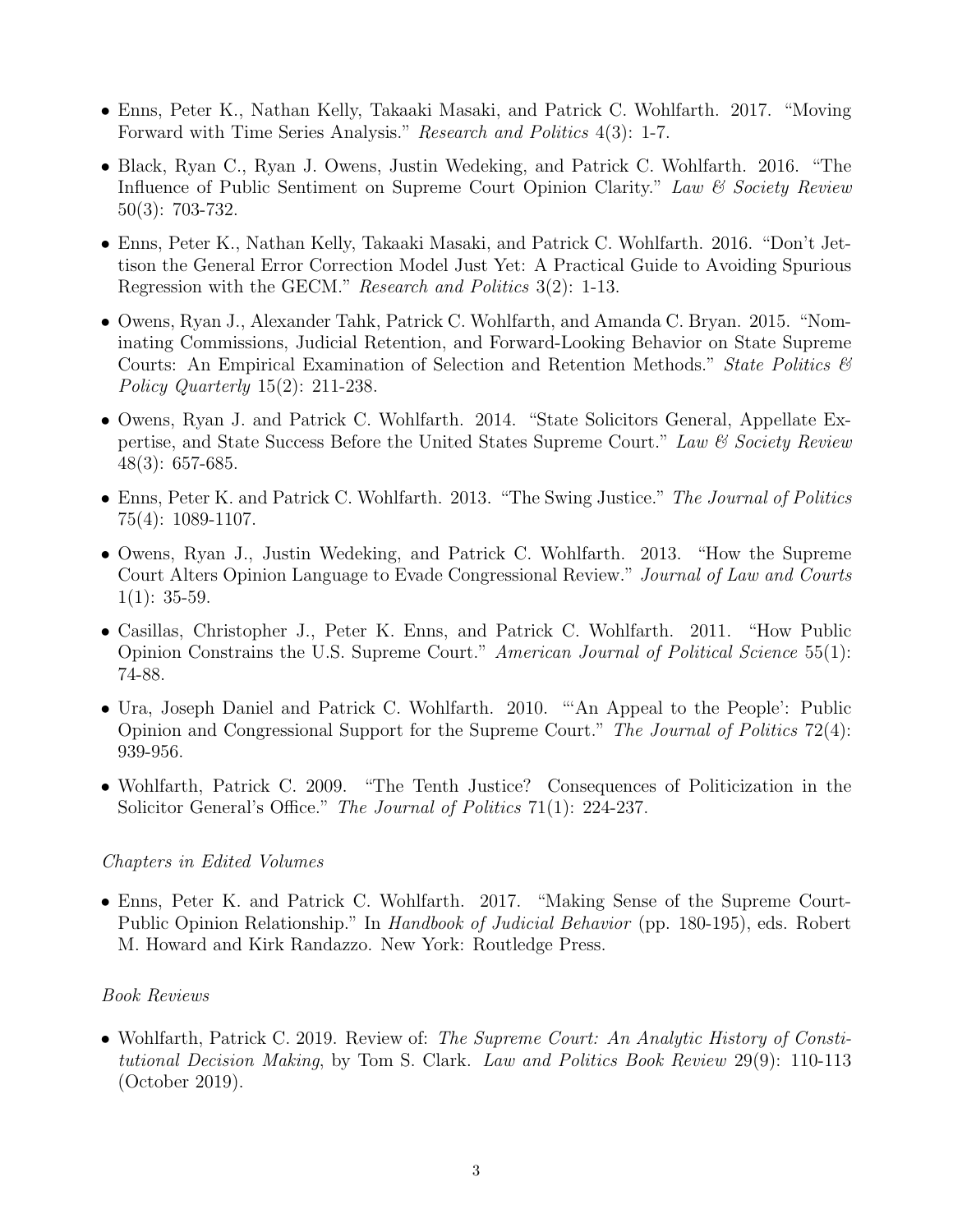# Awards & Fellowships

# Teaching Awards

• Excellence in Teaching Award, College of Behavioral & Social Sciences, University of Maryland, College Park, 2015.

# Research Awards

- Elmer Plischke Faculty Research Award, Department of Government and Politics, University of Maryland, College Park, 2021.
- Neal Tate Award for Outstanding Paper in Judicial Politics, Southern Political Science Association (with Ryan J. Owens), 2013.
- Best Paper by an Emerging Scholar Award, Midwest Political Science Association (with Christopher Ellis), 2012.
- James W. Prothro Award for Outstanding Research by a Graduate Student, University of North Carolina at Chapel Hill, 2008 & 2010.

# Fellowships & Grants

- Research and Scholarship Award: "Supreme Court Justices, Their Motives, and Judicial Behavior," University of Maryland Graduate School, 2016 (\$9,000).
- Dean's Research Initiative Grant: "Collaborative Research: The Supreme Court, the Media, and Public Opinion," University of Maryland, College Park, 2012 (\$15,030).
- National Science Foundation Dissertation Improvement Grant: "How the Prospect of Judicial Review Shapes Bureaucratic Decision Making," 2009–2010 (SES-0921670; \$12,000).
- Thomas M. Uhlman Summer Research Fellowship, University of North Carolina at Chapel Hill, 2009.
- Duke University-University of North Carolina American Politics Research Group Summer Research Fellowship: 2006, 2007, 2008.
- Future Faculty Fellowship Program, University of North Carolina at Chapel Hill, 2007.

# Conference Presentations

- Annual Meeting of the American Political Science Association: 2008, 2009, 2011, 2012, 2013, 2017.
- Annual Meeting of the Midwest Political Science Association: 2006, 2007, 2008, 2009, 2011, 2012, 2013, 2014, 2016, 2018, 2019, 2020.
- Annual Meeting of the Southern Political Science Association: 2007, 2009, 2010, 2011, 2012, 2014, 2015, 2016, 2019, 2020.
- Annual Meeting of the European Political Science Association: 2014, 2016, 2017.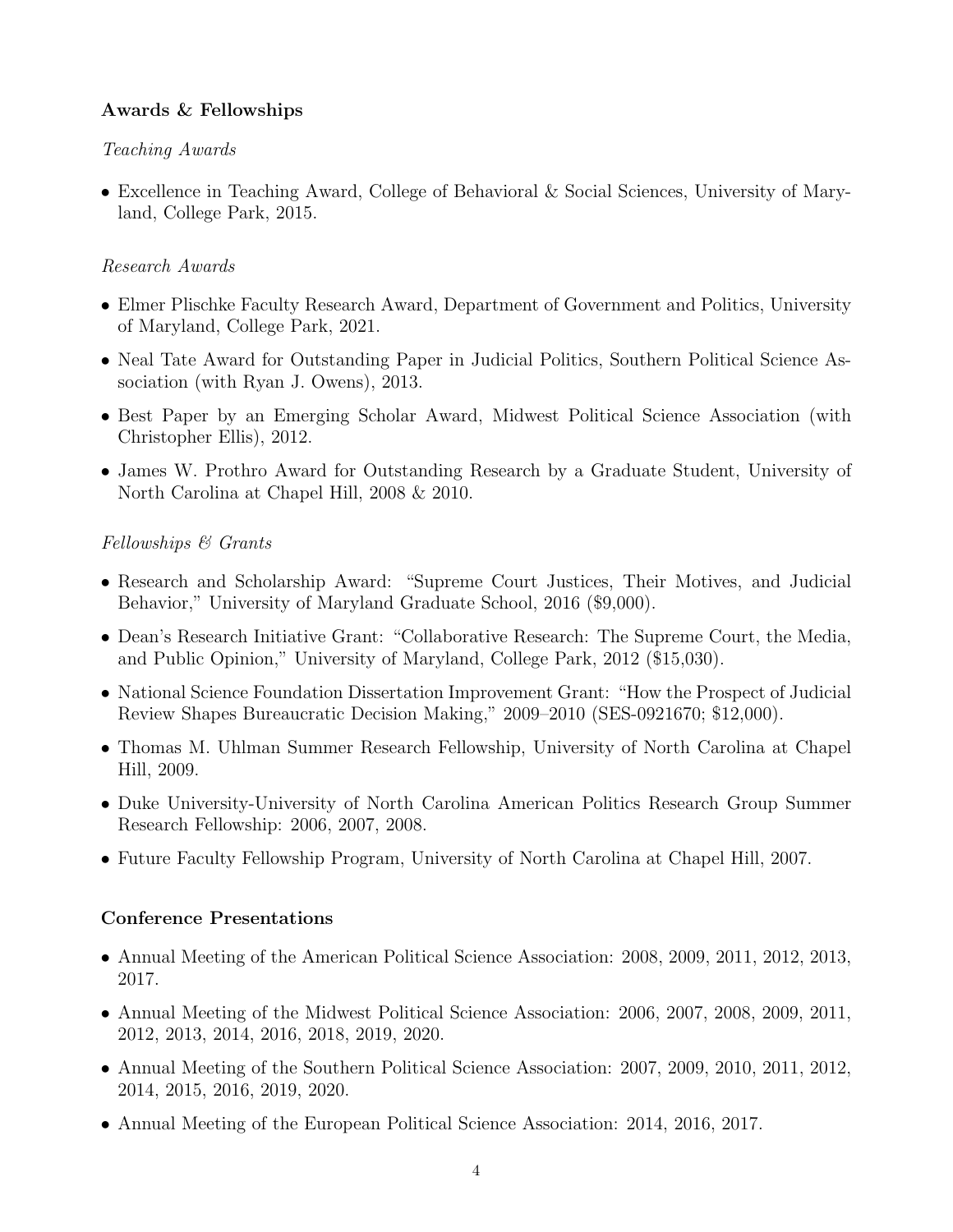- Annual Meeting of the Western Political Science Association: 2015, 2017.
- Annual Meeting of the Southwestern Political Science Association: 2018.
- Annual Meeting of the Northeastern Political Science Association: 2018.
- Annual Meeting of the Michigan Political Science Association: 2018.

# Teaching Experience

University of Maryland, College Park

- Law or Politics? The U.S. Supreme Court and the Meaning of the Constitution (undergraduate I-Series)
- Seminar in American Politics: The U.S. Supreme Court (undergraduate)
- American Government (undergraduate)
- Quantitative Methods for Political Science (graduate)
- Advanced Quantitative Methods for Political Science (graduate)
- Dissertation Prospectus Seminar (graduate)
- Time Series Analysis (graduate)

# Washington University in St. Louis

• Topics in Politics: Constitutional Politics in the United States (undergraduate)

# University of North Carolina at Chapel Hill

- Introduction to Government in the United States (undergraduate)
- The Adversary Systems (undergraduate)

# Professional Service

- Editorial Board, *Journal of Law and Courts*, 2019–2020.
- Editorial Board, Law & Society Review, 2013–2016.
- Manuscript Referee:

American Journal of Political Science; American Political Science Review; American Politics Research; British Journal of Political Science; CQ Press; Journal of Empirical Legal Studies; Journal of Law and Courts; Journal of Political Science; The Journal of Politics; Justice System Journal; Law & Social Inquiry; Law & Society Review; Legislative Studies Quarterly; Norton Press; Political Analysis; Political Behavior ; Political Research Quarterly; Presidential Studies Quarterly; Public Choice; Public Opinion Quarterly; Publius: The Journal of Federalism; Sage Press; Social Science Quarterly; Socio-Economic Review; State Politics & Policy Quarterly; Statistics, Politics and Policy; Temple University Press.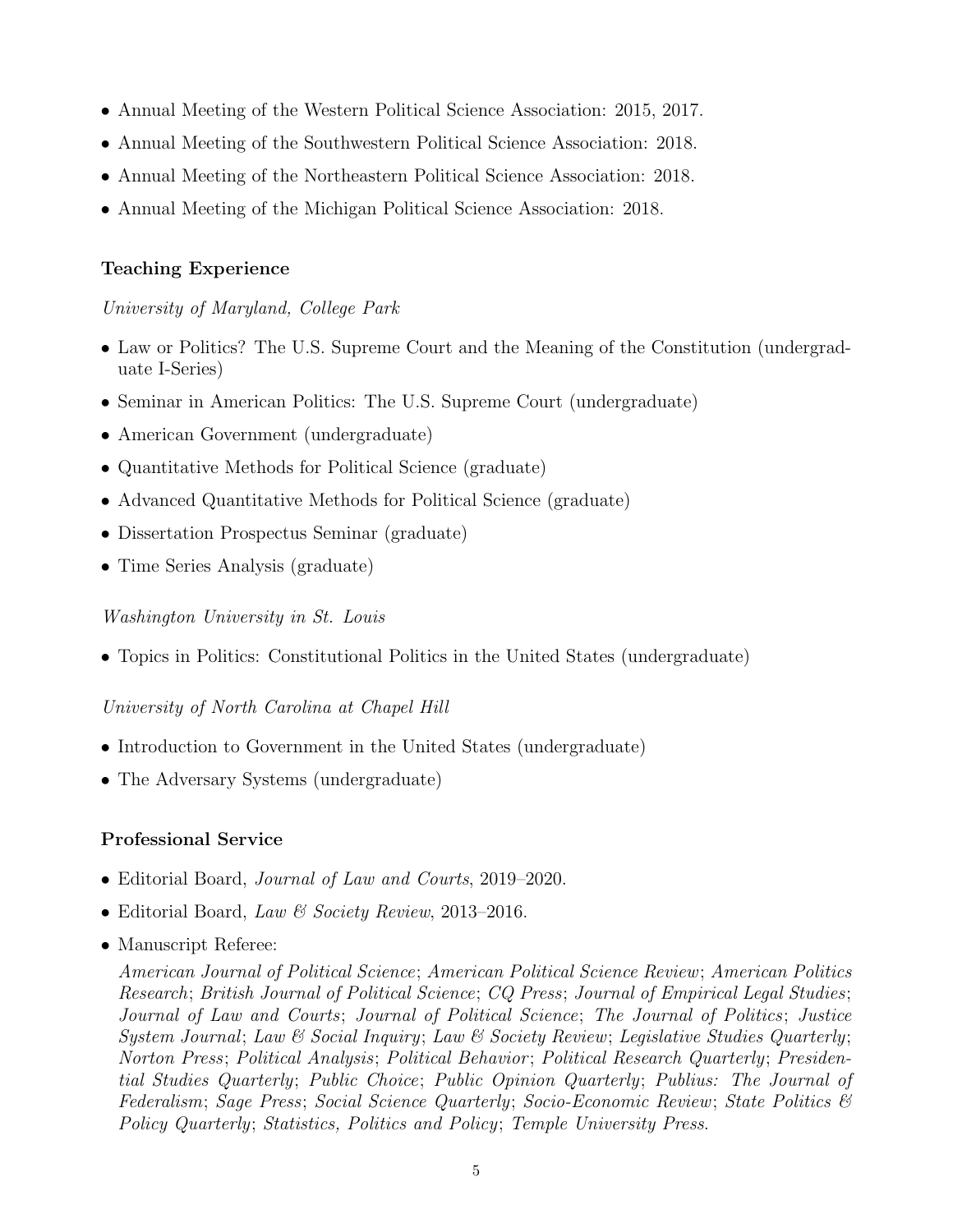- Nominations Committee, Law & Courts Section of the American Political Science Association, 2017-2018.
- Law & Courts Section Chair, Annual Meeting of the American Political Science Association, 2017.
- Judicial Politics Section Chair, Annual Meeting of the Midwest Political Science Association, 2014.
- Teaching and Mentoring Award Committee, Law & Courts Section of the American Political Science Association, 2012-2013.
- Discussant, "The Politics of Confirmation," Southern Political Science Association, 2019.
- Panel Chair & Discussant, "The Supreme Court in the Contemporary Political Landscape," Northeastern Political Science Association, 2018.
- Discussant, "Public Opinion on Judicial Decision Making," Midwest Political Science Association, 2018.
- Discussant, "Local and State Courts," Western Political Science Association, 2017.
- Panel Chair, "Comparative Judicial Politics: Institutional Development and Change," Southern Political Science Association, 2016.
- Panel Chair & Discussant, "The Supreme Court and the Separation of Powers," Southern Political Science Association, 2015.
- Discussant, "Attorneys and Oral Argument on the U.S. Supreme Court," Midwest Political Science Association, 2014.
- Panel Chair & Discussant, "Public Opinion and Judicial Politics," Midwest Political Science Association, 2013.
- Discussant, "Interest Groups in the Judiciary," Midwest Political Science Association, 2012.
- Discussant, "The Political Environment of Bureaucracies," Midwest Political Science Association, 2011.
- Discussant, "Legislatures and Courts," Southern Political Science Association, 2011.
- Panel Chair & Discussant, "Assessments of Judicial Policymaking," Southern Political Science Association, 2010.

### University of Maryland Service

### University Service

- Graduate Council, University of Maryland Graduate School, 2021–2024.
- Director of Graduate Studies Search Committee, School of Public Policy, 2021–2022.
- Maryland Summer Scholars Award Selection Committee, 2021.